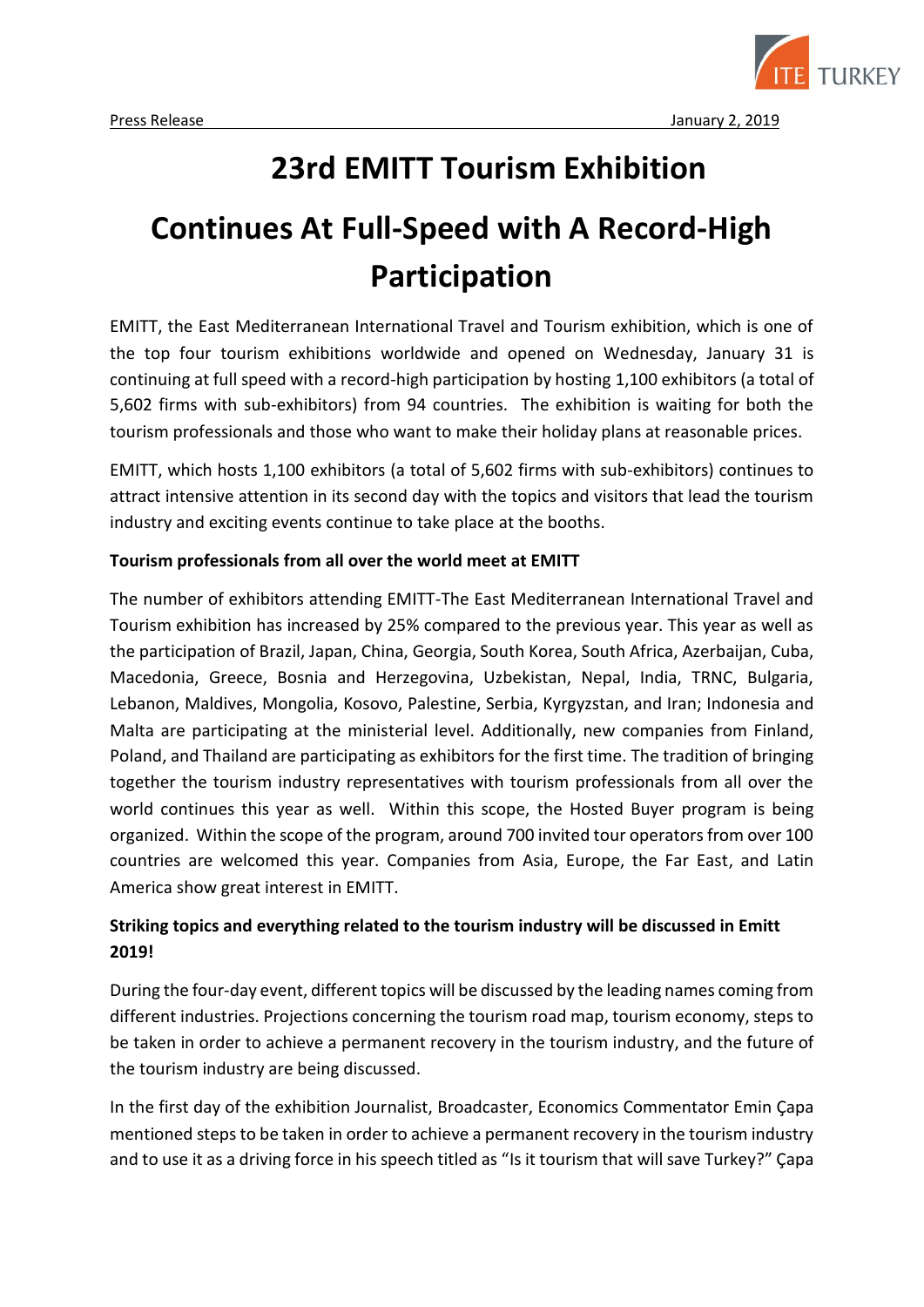

also examined the comparative data analyses, the connection of tourism with other countries, and its relationship with other industries.

#### **'New trend: "Being Trend Itself" panel hosted important guests**

The panel 'New Trend: Being Trend Itself' held in cooperation with Skal, the questions as 'What are the megatrends that affect the tourism industry?' 'What will the global tourism consumer care about in the coming period?', 'What kind of holiday he/she wants?' 'What are the channels that he/she uses when planning a holiday?' 'What is the importance of destination tourism in global trends?' 'Is the Generation Y the new locomotive of tourism?' were addressed and the panel was moderated by Skal President Ata Eremsoy. Regional Director for Sourcing at Hotelbeds Arzu Harley, Emirates Airlines Turkey, Romania, and Bulgaria Regional Manager Bahar Ahmet Birinci, Consumer Insights Director of Nielsen Turkey Nur Serenli attended the panel as speakers and addressed important topics.

## **Rediscover the Importance of Destination Marketing in the Axis of Local Development and Tourism**

Questions such as 'Which destination strategies are needed to spread the Tourism in Turkey to all 12 months?' 'How can a road map be created in the local development plan?' 'Which elements can be emphasized within the scope of the destination tourism?' 'How can we distinguish ourselves among many other destinations?' 'What do tour operators and travel agencies pay attention to when creating a package?' were answered by Blogger Alper Metin, Secretary General at Twin Cities World Tourism Association Hüseyin Baraner, Traveler and Guide Süha Uyar and Piri Guide Co-founder & CEO Tülin Yücel and the session was moderated by Dr. Edward Dramberger, Principal of Destination at Dr. Consulting.

In the panel held following the presentation 'Increasing Visitors with Content Marketing' by Murat Özbilgi in cooperation with Gezimanya, how influencers whose tweets, a few second videos or text posts are powerful enough to mobilize millions of people and create value for tourism destinations and how they can provide a high return on investment for tourism brands was discussed. The speakers of the panel included Evde Yokuz team and Nordic Travel Bloggers Founding Partner Janicke Hansen.

#### **Tourism Has Never Been So Digital!**

We have long been talking about digitalization and new applications are constantly emerging. It is very confusing to choose one of them. Questions such as 'What will be the effects of digitalization on both the operational side and communication and marketing?' 'How should we make use of technology as now it has become the new language of the new generation?' 'Do you know which technologies you need to have in order to be one step ahead of your competitors?' were addressed. In this panel, essential technologies which are not that expensive but will have a rocket impact on your business were discussed. Tourism Visionary and FTI Group / MP Hotels Country General Manager Ahmet Pandır, Producer and